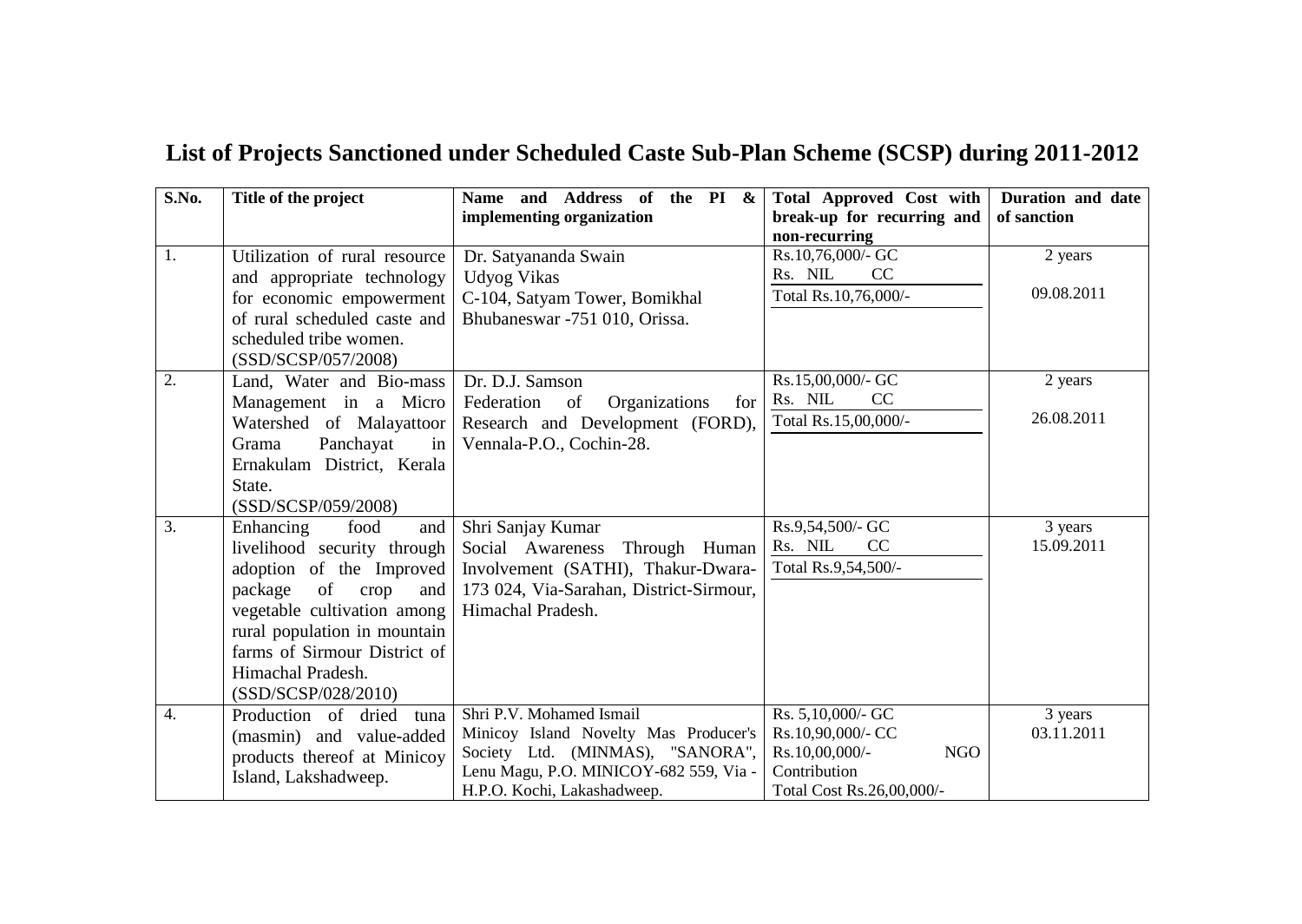|                  | (SSD/SCSP/021/2011)                                                                                                                                     |                                                                                                                                                                                                        |                                                                 |                         |
|------------------|---------------------------------------------------------------------------------------------------------------------------------------------------------|--------------------------------------------------------------------------------------------------------------------------------------------------------------------------------------------------------|-----------------------------------------------------------------|-------------------------|
| 5.               | Generation<br>Income<br>of<br><b>Scheduled Caste Community</b><br>Through Value Addition of<br>Millet Crops.<br>(SSD/SCSP/035/2009)                     | Shri Surya Prasad Bhatt<br>Himalay Paryavaran Jadi-Buti Agro<br>Sansthan, P.O.-Thandi Kamad, District-<br>Uttarkashi -249 165, Uttarakhand.                                                            | Rs.6,76,700/- GC<br>Rs.1,23,300/- CC<br>Total Rs.8,00,000/-     | 30 months<br>04.11.2011 |
| 6.               | Pilot Level Testing of a Model<br>for Anaerobic Digestion of<br>Food, Vegetable and Municipal<br>Solid and Generation of Biogas.<br>(SSD/SCSP/025/2009) | Shri A.K. Baidya<br>Vivekananda Institute of Biotechnology,<br>Sri Ramkrishna Ashram, P.O.-Nimpith<br>Ashram, South 24 Parganas, West Bengal.                                                          | Rs.9,99,550/- GC<br>Rs.8,89,040/- CC<br>Total Rs.18,88,590/-    | 18 months<br>04.11.2011 |
| 7.               | Agri-Horti-Afforestation<br>on<br>Banjar Land in Amethi.<br>(SSD/SCSP/008/2009)                                                                         | Dr. H.R. Yadav<br>Institute of Science and Technology for<br>Rural Development (ISTARD), D-<br>141/1, Indira Nagar, Lucknow-226 016,<br>Uttar Pradesh.                                                 | Rs.17,64,500/- GC<br>Rs. 2,15,300/- CC<br>Total Rs.19,79,800/-  | 3 years<br>04.11.2011   |
| $\overline{8}$ . | Production of bio-pesticides by<br>the SC/ST farmers in Cuddalore<br>Block of Cuddalore District<br>Tamil Nadu.<br>(SSD/SCSP/019/2007)                  | Ms. D.S. Girija<br>Sri Lakshmi Hayagriva Trust, No. 2/83,<br>Sannathi Street, Thiruvahindirapuram - 607<br>401, Cuddalore District, Tamil Nadu.                                                        | Rs.8,58,090/- GC<br>Rs.4,13,560/- CC<br>Total Rs.12,71,650/-    | 3 years<br>28.11.2011   |
| 9.               | Husbanding of the Nalia Grass<br>in Coastal Tidal Regions of<br>Orissa to Enhance Livelihood<br>of the Dalit Craft Communities.<br>(SSD/SCSP/039/2010)  | Shri Benudhar Sutar, DHARA (Socio- Eco<br>- Cultural Research and Communication<br>Syndicate), HP - 4, Behind BDA Market<br>Complex, Stage-2, Laxmisagar BDA<br>Colony, Bhubaneswar - 751 006, Orissa. | Rs.10,85,425/- GC<br>69,630/- CC<br>Rs.<br>Total Rs.11,55,055/- | 3 years<br>28.11.2011   |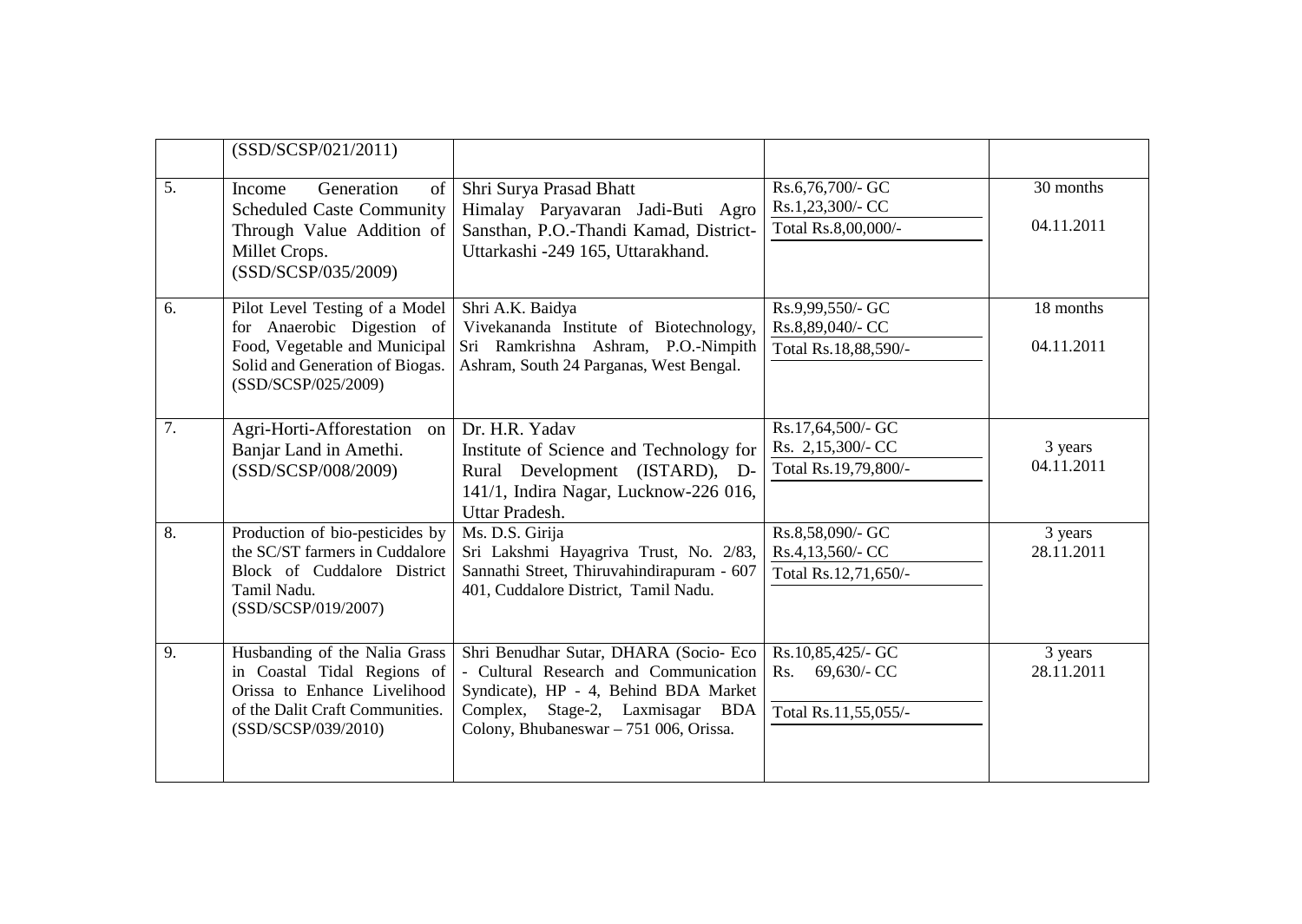| 10. | Skill Development Training,<br>Entrepreneurship Programme<br>and<br>Industrial<br>Linkage<br>Activities for Scheduled Caste<br>Persons.<br>(SSD/SCSP/031/2010)                                                                                         | Shri J.M. Noronha, Agnel Charities (Agnel<br>Seva Sangh), Agnel Technical Education<br>Complex, Agnelganv, Verna, Salcete Goa -<br>403 722.                                                        | Rs.27,46,000/- GC<br>Rs. 9,54,511/- CC<br>Total Rs.37,00,511/-  | 2 years<br>31.01.2012 |
|-----|--------------------------------------------------------------------------------------------------------------------------------------------------------------------------------------------------------------------------------------------------------|----------------------------------------------------------------------------------------------------------------------------------------------------------------------------------------------------|-----------------------------------------------------------------|-----------------------|
| 11. | Establish eco-friendly<br>cloth<br>manufacturing unit to provide<br>gainful employment to the<br>youth of Scheduled Caste for<br>self-reliance in cloth.<br>(SSD/SCSP/022/2010)                                                                        | Shri Siddharth K. Jain<br>Sarvodaya<br>Shikshan<br>Samity,<br>Devendrapuram, Village Machala Via<br>Kasturbagram, Indore -452 020, Madhya<br>Pradesh.                                              | Rs. 8,73,600/- GC<br>Rs.10,00,000/- CC<br>Total Rs.18,73,600/-  | 3 years<br>14.03.2012 |
| 12. | Improve livelihood and living<br>conditions of Scheduled Caste<br>(SC) Communities in Ambley<br>(second) village of Yelandur<br>Taluka,<br>Chamaraja<br>Nagara<br>District,<br>Karnataka<br>through<br>technology intervention.<br>(SSD/SCSP/014/2011) | Shri P. Viswanath<br>Vivekananda Trust, #771/B, 5th Cross,<br>Roopa Nagar, Bogadi, Mysore.                                                                                                         | Rs.16,07,550/- GC<br>72,000/- CC<br>Rs.<br>Total Rs.16,79,550/- | 3 years<br>15.03.2012 |
| 13. | Coordinated<br>Second<br>Phase<br>Programme on Development of<br>Scheduled Caste Community in<br>through Resource Management<br>and Technology Transfer and<br><b>Empowerment</b> in South India<br>(SSD/SCSP/012/2011)                                | Mitraniketan,<br>Dr. Reghu<br>Rama<br>Das<br>Mitraniketan<br>P.O.,<br>Velland-695<br>543,<br>Thiruvananthapuram, Kerala.                                                                           | Rs.20,52,750/- GC<br>55,000/- CC<br>Rs.<br>Total Rs.21,07,750/- | 3 years<br>15.03.2012 |
| 14. | Promotion<br>of<br>people's<br>organization and S&T based<br>micro<br>enterprises<br>for<br>sustainable livelihood among<br><b>SC</b><br>community<br>of<br>the<br>Mangalapuram<br>village,<br>Mandal-Krishna<br>Challapalli                           | Shri P. Venkateswara Rao<br>Praja Pragathi Seva Sangham<br>(PPSS),<br>Janasakthi<br>D.No.<br>$21/357-1$ ,<br>Nagar,<br>Bhaskarapuram, Machillipatnam-521 001,<br>Krishna District, Andhra Pradesh. | Rs.13,10,400/- GC<br>Rs. 3,84,397/- CC<br>Total Rs.16,94,797/-  | 3 years<br>16.03.2012 |